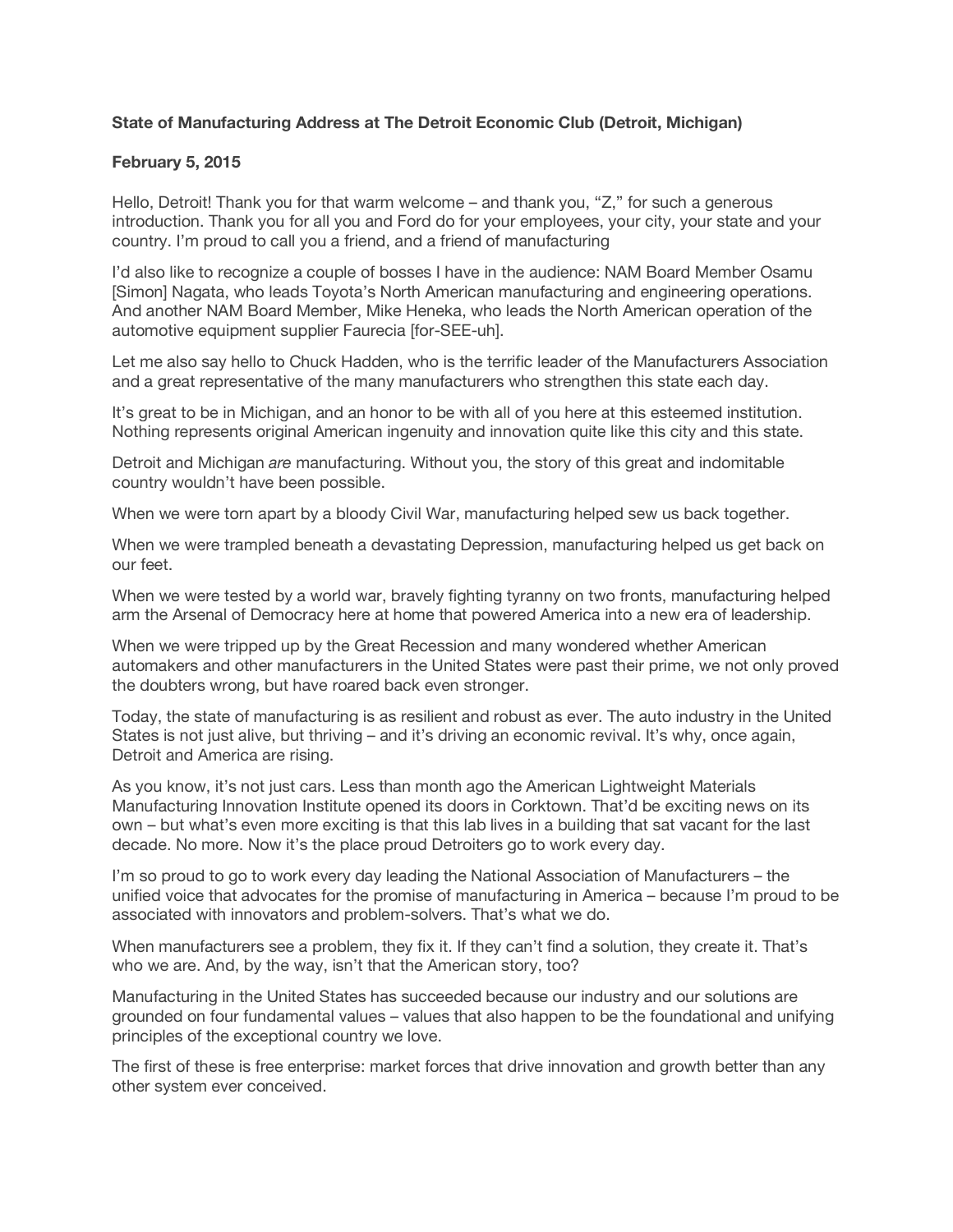The second is competitiveness: our ability to invest and expand markets and succeed in the global economy.

The third is individual liberty: the creativity and entrepreneurship unleashed by protecting, defending and advancing the basic freedoms enshrined in our Constitution and Bill of Rights.

And the fourth is equal opportunity: our shared belief that every one of us, if given the chance, has the potential to prove we can contribute to the success of our companies, our communities, and our country.

These values unite all of us, even at a time when our country seems more divided than ever. And they can help move manufacturing to new heights.

Manufacturers in the United States hold fast to these principles because we're Americans with a deep sense of responsibility. We lead by example.

Don't get me wrong – this sense of duty we feel isn't grounded in patriotism alone. It's also getting things done. This is very much about economics.

Look at manufacturing's direct impact on the economy. We are creating more jobs, making more products, and making them better than ever before. Every year, manufacturing contributes more than \$2 trillion to the American economy – one of every eight dollars in that economy.

The more than half a million manufacturers in Michigan who are building motor vehicles and processing chemicals, who are making appliances and petroleum and plastics – you are responsible for nearly 20 percent of this state's output.

Yet we can't underestimate manufacturing's *indirect* influence, too: Manufacturing has the biggest multiplier effect of any industry. Every manufacturing dollar in America adds one dollar and thirtyseven cents to the economy – nothing else comes close. And a single manufacturing job can lead to the creation of three to five more jobs in other industries. What a great return on investment that is.

Manufacturing improves people's lives not just through the products we make, but through the economy we strengthen. You simply can't have a strong service sector, financial sector or education system without thriving manufacturing.

So you can see why manufacturing has a disproportionate responsibility to keep our economy humming.

But there's another side to this coin – and that's what I want us all to think about and speak up about and advocate for. All of this good news also means that inaction, gridlock and misguided policies in Washington disproportionately impact manufacturing, as well. That doesn't just matter to CEOs and workers – it matters to every single American consumer, family, and job-seeker. And students in this room, that means you.

We all suffer when our policies don't match our principles – chief among these being the four I mentioned: free enterprise, competitiveness, individual liberty, and equal opportunity.

There are still speedbumps slowing us down – so let's get rid of them. And one of the easiest ways to remove those barriers is by giving manufacturers—and all Americans— a shorter, simpler, growth-focused —a competitive— tax code that will encourage, reward and promote success.

Since 2000, virtually every developed country except the United States has cut its corporate tax rate. Right now, the United States has the highest corporate tax rate among industrialized countries. We have fallen behind by standing still. It's time—well past time—to compete our way to prosperity.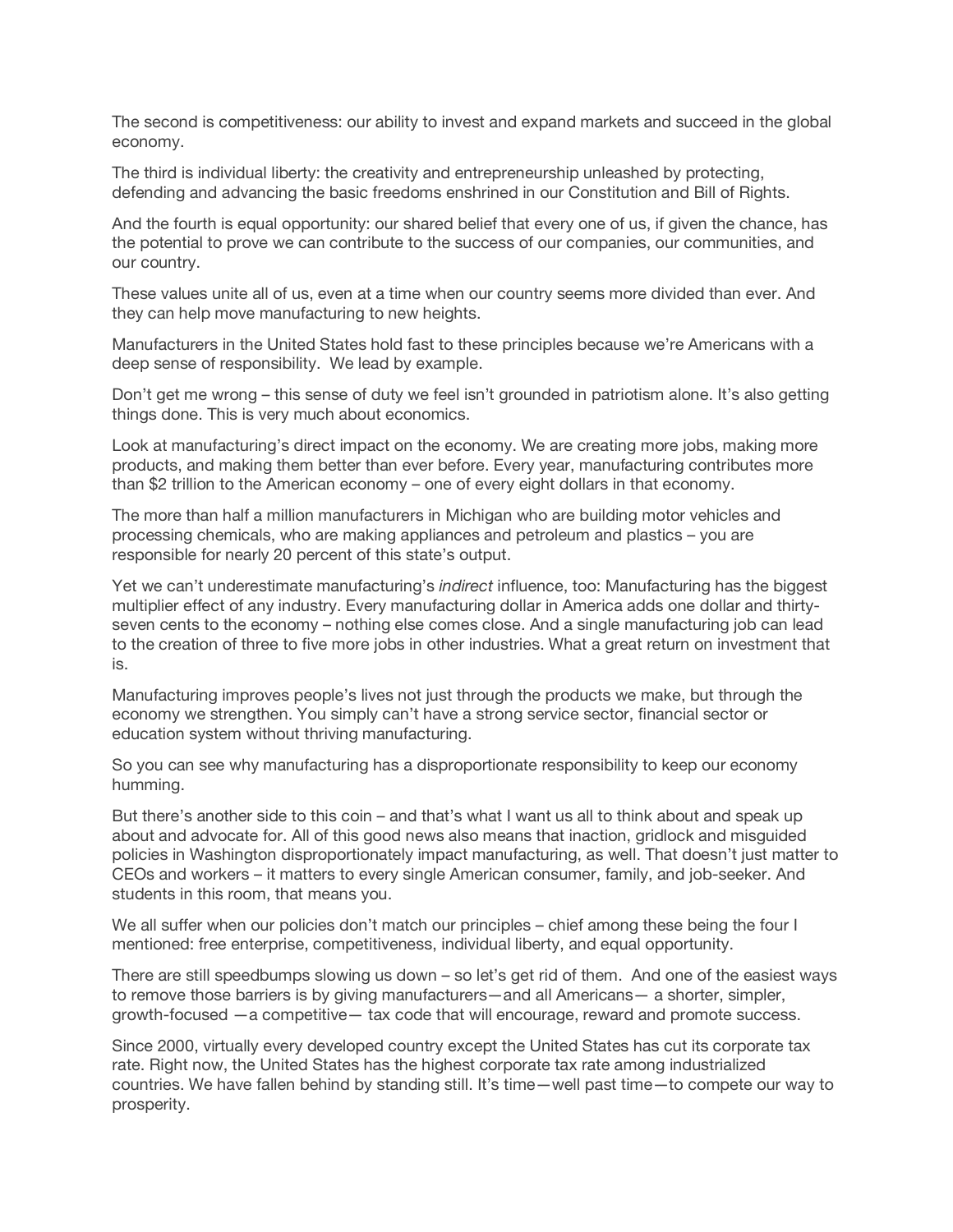You'd think our elected officials would be falling over themselves to help us win. Instead, this week the Administration released a plan for losing. Manufacturers expect more from this Administration. To the President's credit, he's focused the public attention on our industry like few presidents in modern history have. But his budget proposal doesn't live up to that legacy.

If the Administration's taxing and spending plan becomes law, business headquarters will be lost and investments will go elsewhere. And the difficult past in Detroit could be potentially be the future in so many communities in America.

A high minimum tax on overseas income creates an incentive for businesses to incorporate in another country. No other developed country in the world does this. A one-time mandatory tax on earnings made overseas, in many cases earnings reinvested by American companies in hard assets to expand their global business, will drain companies of the monies to grow, and to overcome, an increasingly challenging global economic environment. And for small, family-owned businesses, the president's budget seeks to add a third level of taxation to savings and investments as these businesses pass to the next generation. Again, manufacturers expect better. What America needs is a new direction.

No issue affects more Americans than tax policy. No single solution can better lift the ceiling on opportunity. A competitive tax code isn't a euphemism for elevating any one group, or taking another group down. It's about opening up new opportunities for the hardworking men and women of the United States to chase their dreams and better their lives.

To be clear, corporate tax reform won't do the job alone. We need to stop punishing small businesses—and the two-thirds of manufacturers who are taxed at personal rates.

We're glad the Administration agrees that one component of a pro-growth tax code is a strong and permanent research and development tax credit. And we can continue by implementing a progrowth tax plan that updates our tax code so that it works better for today's families and businesses. This means lower rates for manufacturers of all sizes who lead our economy. It means reducing the cost of capital and improving cash flow—to enabling job creators to pursue a larger number of profitable projects, and increase both investment and employment. It means removing the tax code from the equation when manufacturers consider what types of investments to make.

And, yes, pro-growth tax reform also means adopting a modern, competitive international tax system designed to promote economic growth, not raise revenue.

The NAM recently released a study from several leading economists that found a pro-growth tax reform plan would contribute, over 10 years, \$12 trillion in GDP, increase investment by more than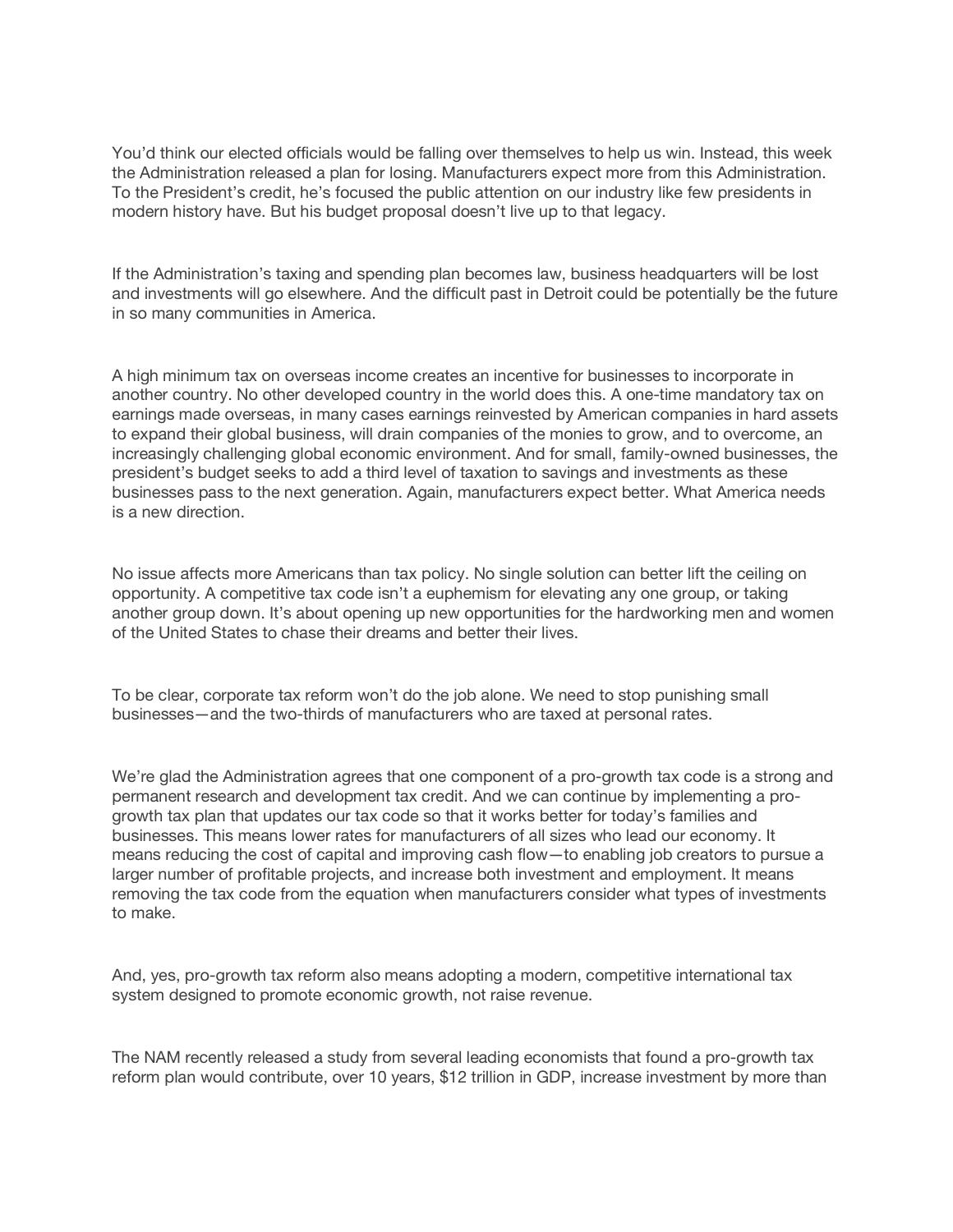\$3.3 trillion and add more than 6.5 million jobs to the U.S. economy. That translates into more innovation, more jobs, more money in the paychecks of more middle-class working families.

So what are we waiting for?

It's the same question we should be asking our elected officials when it comes to achieving a sane regulatory environment.

Nothing is more important than the health and safety of our workers and consumers. No question about it. But to the extent that we need regulations, they need to be fair and transparent—not controlled by special interest groups. Today's system is unnecessarily complex and inefficient. It costs small manufacturers nearly \$35,000 per employee per year. And as you know, every dollar that goes to compliance is one that doesn't go into a worker's paycheck—and comes out of a consumer's pocket.

So we have to streamline and simplify the system. We have to increase accountability. And we must insist on better analysis of the benefits and costs when they're necessary.

For starters, just look at the Administration's regulatory agenda. The Administration's proposal to impose an 80-year-old regulation on an open and free Internet will chill innovation in manufacturing and disincentivize investment in our broadband infrastructure. We all want faster connections; this would slow us down.

 Its regulation of greenhouse gases would limit fuel choice, increase energy prices and make power less reliable. Its proposed ozone standard could shut down facilities and force manufacturers to scrap expansion plans – all of which harm growth.

The NAM represents over 14,000 manufacturers, from multinational corporations to family businesses all along Main Street. Those family businesses ask me all the time: how can we make the government understand that their regulations hurt small businesses more than anyone?

We're not reaching our potential. With smarter regulations and sound tax policy, we can.

The third choice our leaders need to make is about trade. Here's why: it doesn't matter what our manufacturers make if we can't sell it domestically – and internationally. That's one of the reasons the NAM was founded 120 years ago. And today, with 95 percent of the world's customers living outside of the United States, we need to be where they're buying.

International trade supports an incredible hundreds of thousands of jobs in Michigan – folks who trade with customers in more than 200 countries. It's not just Original Equipment Manufacturers: 90 percent of your exporters are small- and medium-sized businesses. A smart trade policy is the difference between growing those businesses and shutting their doors.

So free and fair trade – including Trade Promotion Authority – will give us greater access to the foreign markets we need and eliminate tariff and non-tariff barriers and other foreign government unfair actions. A long-term reauthorization of the Export-Import Bank is a necessary step, as well.

While we're watching from the sidelines, the rest of the world is busy negotiating free trade agreements.

Of course, bringing goods to market isn't a challenge only overseas. The slowdown at our West Coast ports slams manufacturers.

The challenge of managing inventory has forced one global manufacturer with plants in multiple states to limit overtime for thousands of its employees in January and February – and in some cases, it's eliminated overtime completely. That means millions of dollars in lost wages.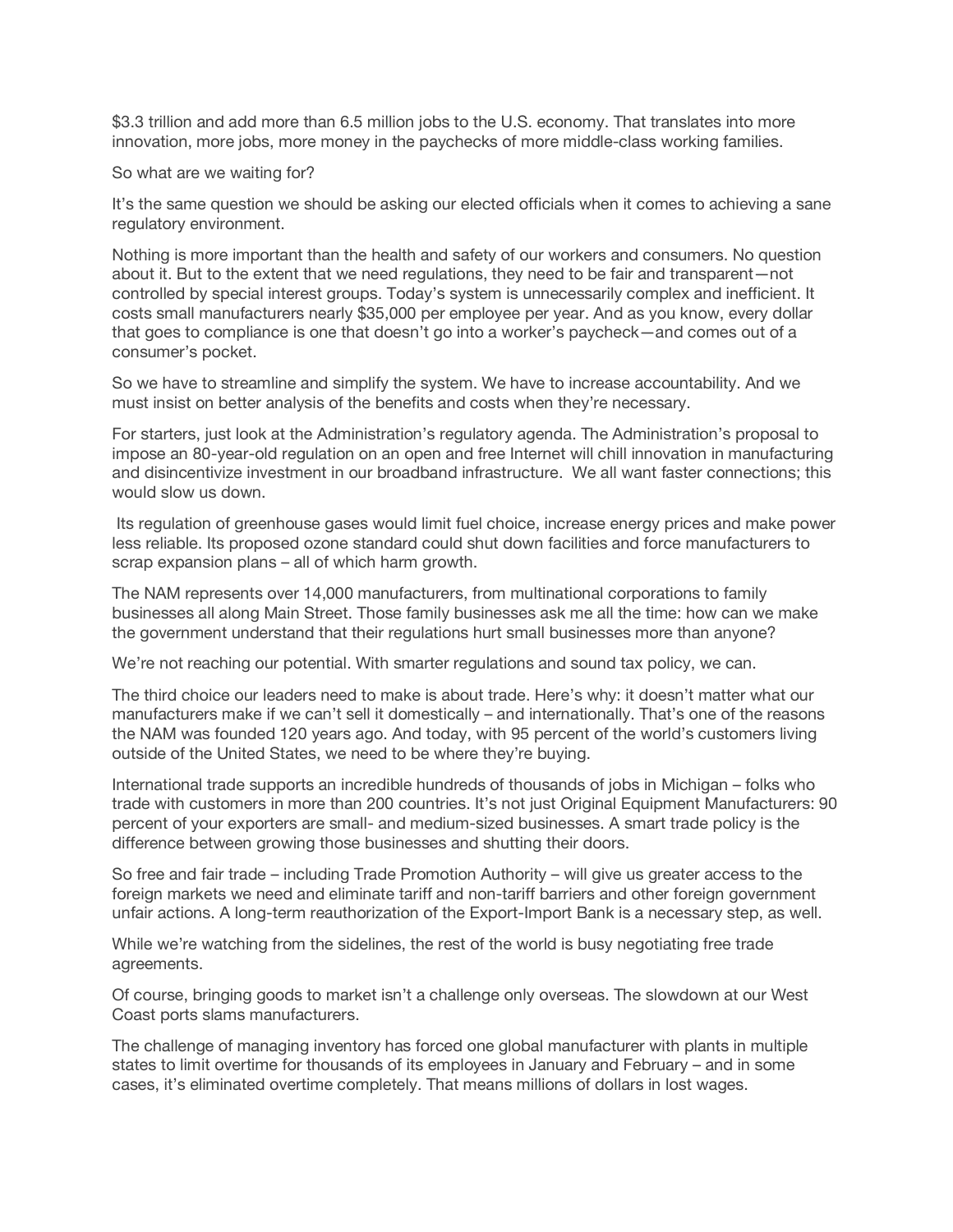Washington has to act, of course – the administration should increase pressure on the parties to resolve the slowdown. But manufacturers have to act, too – all of them, large and small, all businesses and all citizens. Everyone has to encourage the parties to reach an agreement to return the ports to normal business operations – so that we can eliminate this uncertainty, and keep global commerce moving.

Beyond this challenge, too many of our ports, roadways, railways and runways are getting worse by the year and are in desperate need of repair. The needs of business – both here at home and as we compete in the global economy – demand that the government invest in improving our aging infrastructure.

Now, let's take a look at energy, because the time is right—energy that fuels our success as manufacturers and as a country. This is a tremendous moment of great opportunity. America has an unprecedented and incredible global advantage in reliable and affordable energy, and it's driving manufacturing's resurgence.

If we're going to keep building on our strength, and creating jobs with the potential that energy exports represent, an "all-of-the-above" energy approach that taps every resource we're blessed with here at home, like shale gas, is the only realistic choice. We can make the United States energy secure and North America energy independent. And shale gas is just one example of an opportunity we shouldn't miss.

Getting the job-creating Keystone XL pipeline built is another great opportunity to seize.

Altogether, the combination of oil, natural gas, coal, wind, solar and other sources will mean more jobs, lower utility bills, and more growth across the board.

There are also a number of other ways to be as competitive as we need to be. Our health care system needs to reduce costs, increase options, and help employers and employees make informed decisions. Policymakers should eliminate the medical device tax that doesn't just hurt manufacturers – it stifles research and development of medical advances that keep people healthy and safe.

Comprehensive immigration reform has to become a reality, not a wedge, if we're going to create opportunity for today's workforce and tomorrow's innovators. And because it's simply the right thing to do.

We also need to hold the National Labor Relations Board accountable and remind it of its role as a neutral referee. And that's why the NAM's Manufacturers' Center for Legal Action, which is bringing manufacturers together on several fronts to protect and defend the law, has filed a lawsuit against the NLRB to stop ambush elections and its abuse of authority.

Fair and transparent regulations, more competitive taxes, free and fair trade, 21st-century infrastructure, diverse energy options, immigration reform, health care and legal reform – the menu is long because the moment is significant. But I'm confident we can do this – and do it in a way where everyone wins.

Why do I worry about whether our elected officials will get these critical questions right? Because I know our workers are the best and most productive in the world, and I believe they should have the best environment in which to innovate, invent and invest.

This is not just about reviving an economy, but perfecting our union. It's about creating a new, brighter future for everyone, by dreaming it, by building it, and by making it – right here at home – as we've always done when we're at our best.